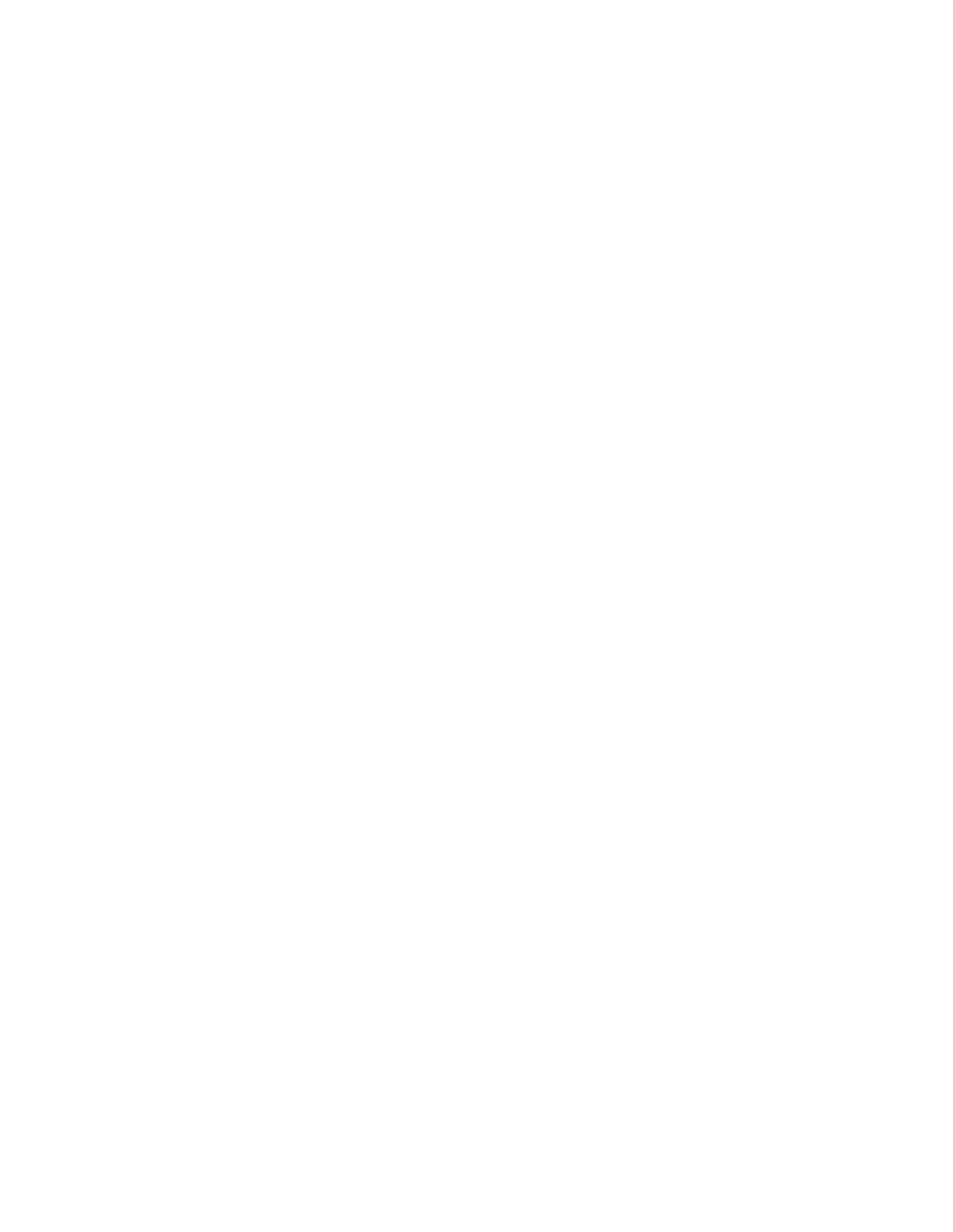## Stochasticity in Complex Networks: A Random Matrix Analysis

Jayendra N. Bandyopadhyay<sup>1</sup> and Sarika Jalan<sup>2</sup>

 $1$ Max-Planck Institute for the Physics of Complex Systems, Nöthnitzerstr. 38, D-01187 Dresden, Germany<sup>\*</sup>

 $^{2}$ Max-Planck Institute for Mathematics in the Sciences, Inselstrasse 22, D-04103 Leipzig, Germany<sup>†</sup>

Following random matrix theory, we study nearest neighbor spacing distribution (NNSD) of the eigenvalues of the adjacency matrix of various model networks, namely scale-free, small-world and random networks. Our analysis shows that, though spectral densities of these model networks are different, their eigenvalue fluctuations are same and follow Gaussian orthogonal ensemble (GOE) statistics. Secondly we show the analogy between the onset of small-world behavior (quantified by small diameter and large clustering coefficients) and the transition from Poisson to GOE statistics (quantified by Brody parameter). We also present our analysis for a protein-protein interaction network in budding yeast.

PACS numbers: 89.75.Hc,64.60.Cn,89.20.-a

Regular and random networks are the two limiting cases of network topology. For regular networks, each node is connected in a fixed pattern to the same number of neighboring nodes; on the other hand, for random networks, each node is randomly joined with any other node. Real-world networks show the properties which are intermediate of the regular and the random one [1–3]. To model randomness and regularity, Watts and Strogatz proposed an algorithm to generate popularly known as 'small-world network', which has the properties of small diameter and high clustering [1]. In addition to above mentioned properties, Barabási and Albert show that many real-world networks are scale-free, which means that the degree distribution  $p(k)$ , fraction of nodes that have k number of connections with other nodes, decays as  $p(k) \propto k^{-\gamma}$ , where  $\gamma$  depends on the topology of the networks. The scale-free nature of networks suggests that some nodes are much more connected than the rest [4].

The structure of networks is described by its associated adjacency matrix A. It is defined in following way:  $A_{ij} = 1$  if i and j nodes are connected and zero otherwise. We consider only undirected networks. In this case, the adjacency matrix is symmetric and consequently has real eigenvalues. These eigenvalues give information about some basic topological properties of the underlying network. There exists extensive literature demonstrating that the properties of graphs (or networks) and the associated adjacency matrices are well characterized by spectral methods, that provide global measure of the network properties [5–7]. Spectral density of random matrices, whose elements are Gaussian distributed random numbers, follows Wigner's semicircular law [8]. Interestingly, the spectral density of the adjacency matrix of random graphs, whose elements are randomly 0 or 1, also follows the semicircular law [9].

With the increasing availability of large maps of realworld networks, in the past few years lot of work has been done on the spectral densities of adjacency matrix of these real-world networks and models network having real-world properties [9–11]. These analysis show that the spectral densities of real-world networks are not semicircular, instead they have some specific features depending on the minute details of the corresponding model. For example, small-world model networks show very complex spectral density with many sharp peaks, while the spectral density of scale-free model networks exhibits triangular distribution [9, 11]. Real-world networks may have all or one of the above mentioned properties, that is small diameter, high clustering coefficients and degree distribution showing power law [2, 12]. Whatever properties real-world networks, studied in the recent literature [3], have, one thing commonly existing in all of them, that is certain amount of randomness or disorder among network connections.

In this paper we propose to quantify this randomness following tools of random matrix theory (RMT). So far we are aware of only one relevant paper where the authors have studied the eigenvalue fluctuations in the microarray data for discovering functional gene modules [13]. In the present paper, we show our RMT analysis for different model networks studied vastly in the recent network literature and also for a real-world network. We find that in spite of having differences (in terms of various local and global properties, which are being used to characterize networks) in all these networks, there exists a common underlying universal features shown in the fluctuation of the eigenvalues of the adjacency matrix. From now onwards, the eigenvalues of the adjacency matrix of a network will be referred to as the eigenvalues of the network.

RMT was proposed by Wigner to explain the statistical properties of nuclear spectra [8]. Later this theory was successfully applied in the study of different complex systems including disordered systems, quantum chaotic systems, spectra of large complex atoms, etc [14]. The eigenvalue fluctuation is generally obtained from the nearest neighbor spacing distribution (NNSD) of the eigenvalues. The NNSD follows two universal properties depending upon the underlying correlations among the eigenvalues. For correlated eigenvalues, the NNSD follows Wigner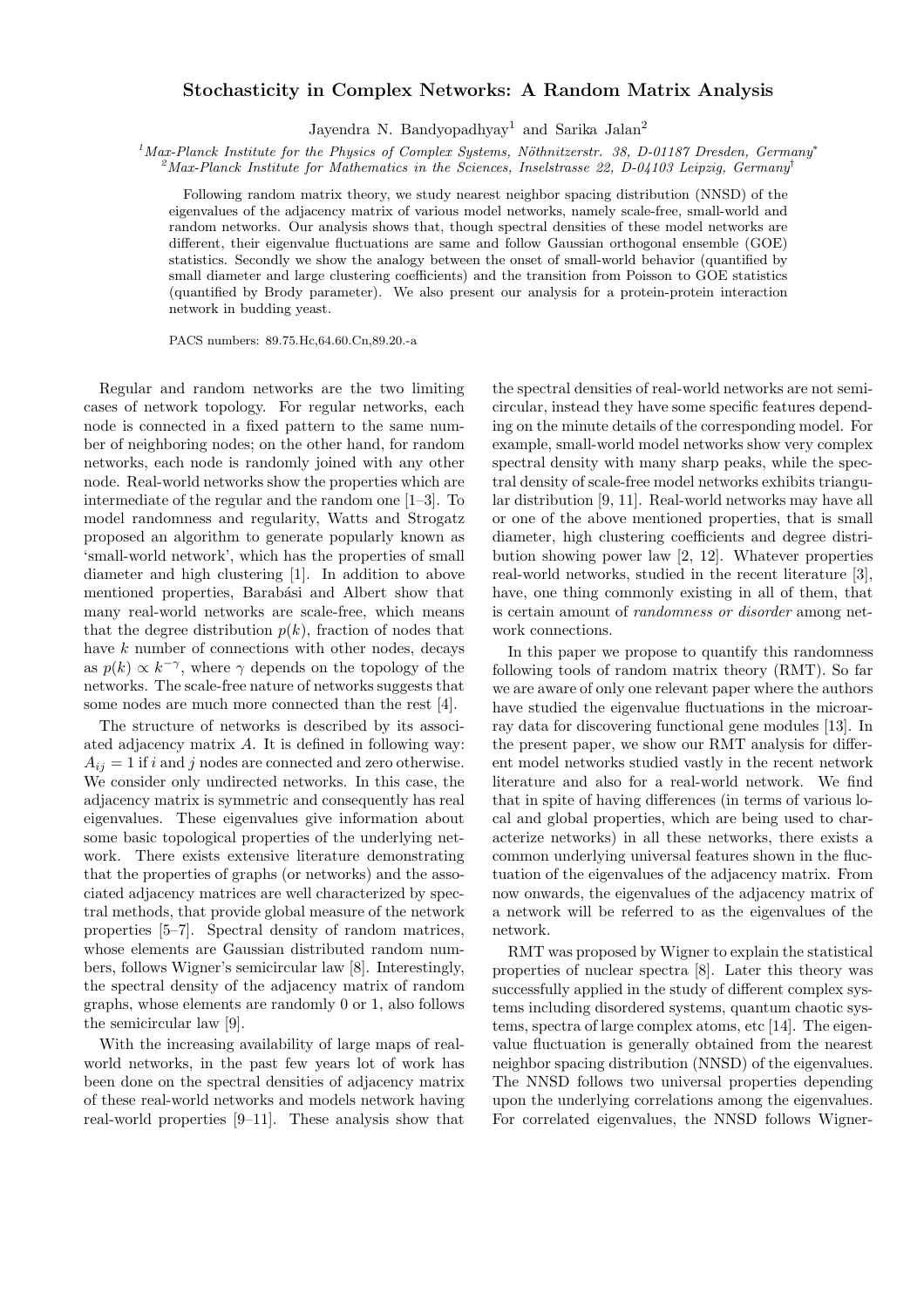Dyson formula of Gaussian orthogonal ensemble (GOE) statistics of RMT; whereas, the NNSD follows Poisson statistics of RMT for uncorrelated eigenvalues.

In the present study, we find that the NNSD of random networks follow GOE. The spectral density of random network and of the Gaussian distributed random matrix are both semicircular, so it was expected that their spacing distribution would be identical. However, though the spectral density of the scale-free network is triangular, very interestingly its NNSD follows GOE statistics. In addition to these model networks, we also analyze a protein-protein interaction network in budding yeast. Our analysis shows that this real-world network has scale free degree distribution and its spacing distribution follows GOE.

Secondly, we study the change of NNSD with the transition from regular to small-world network. Watts-Strogatz model of small-world network is constructed by rewiring the edges of regular ring lattice with probability p. This rewiring procedure generates a network with some random connections, without altering the number of vertices or edges. For  $p = 0$ , structure of the regular lattice or k-nearest neighbor coupled network remains same; on the other hand, for  $p = 1$ , the regular lattice becomes random network. For the intermediate values of p, the graph is a small-world network. We start with a regular lattice  $(p = 0)$  for which NNSD follows Poisson statistics. For  $p = 1$ , NNSD follows GOE. We find that for the intermediate value of  $p$  the NNSD shows intermediate statistics of Poisson and GOE. Moreover we show that NNSD changes from Poisson to GOE with a very small increment in  $p$ , and most importantly, the transition to GOE takes place exactly at the onset of small-world transition. We establish the relation between the small-world transition and the GOE transition in the NNSD of the networks by comparing the diameter and the clustering coefficients of the networks with a parameter  $(\beta)$ , coming from the semiempirical eigenvalues spacing distributions studied extensively in RMT to model Poisson→GOE transition.

Here we briefly describe some aspects of RMT which we have used in our network analysis. We denote the eigenvalues of networks by  $\lambda_i$ ,  $i = 1, \ldots, N$ , where N is the size of the network. In order to get universal properties of the fluctuations of the eigenvalues, it is customary in RMT to unfold the eigenvalues by a transformation  $\overline{\lambda}_i = \overline{N}(\lambda_i)$ , where  $\overline{N}$  is the averaged integrated eigenvalue density [8]. Since we do not have any analytical form for  $\overline{N}$ , we have numerically unfolded the spectrum by polynomial curve fitting. After the unfolding, the average spacings will be unity which is independent of the system. Using the unfolded spectra, we calculate the spacings as  $s_i = \overline{\lambda}_{i+1} - \overline{\lambda}_i$ . The NNSD  $P(s)$  is defined as the probability distribution of these  $s_i$ 's. In case of Poisson statistics,  $P(s) = \exp(-s)$ ; whereas for GOE



FIG. 1: (Color online) (a)-(b) Spectral density  $(\rho(\lambda))$  of random and scale-free network, respectively. (c)-(d) Corresponding spacing distribution  $(P(s))$ . Both follow GOE statistics. All networks have  $N = 2000$  nodes and an average degree  $k = 20$  per node. Figures are plotted for average over 10 random realizations of the networks.

 $P(s) = \frac{\pi}{2} s \exp\left(-\frac{\pi s^2}{4}\right)$ . For the intermediate cases, the spacing distribution is described by Brody distribution [15]:

$$
P_{\beta}(s) = A s^{\beta} \exp(-\alpha s^{\beta+1}),
$$

where

$$
A = (1 + \beta)\alpha \text{ and } \alpha = \left[\Gamma\left(\frac{\beta + 2}{\beta + 1}\right)\right]^{\beta + 1}
$$

.

This is a semiempirical formula characterized by the parameter  $\beta$ . As  $\beta$  goes from 0 to 1, the Brody distribution smoothly changes from Poisson to GOE. We fit the spacing distributions of different networks by the Brody distribution  $P_{\beta}(s)$ . This fitting gives an estimation of  $\beta$ , and consequently identifies whether the spacing distribution of a given network is Poisson or GOE or intermediate of these two.

In Fig. 1, we present the ensemble averaged spectral density  $(\rho(\lambda))$  and spacing distribution  $(P(s))$  of random and scale-free networks. Figs. 1(a) and 1(b) respectively show the well known semicircular and triangular distribution of the spectral density of random and scale-free networks. Though the spectral densities of these two networks are different, Figs.  $1(c)$  and  $1(d)$  show that the spacing distribution of both the networks follow GOE very closely  $(\beta \simeq 1)$ . Following RMT, these results imply that even though the spectral density of the scalefree network is different from the random network, but the correlations among the eigenvalues of the scale-free network is as strong as that of the correlations among the eigenvalues of the random network.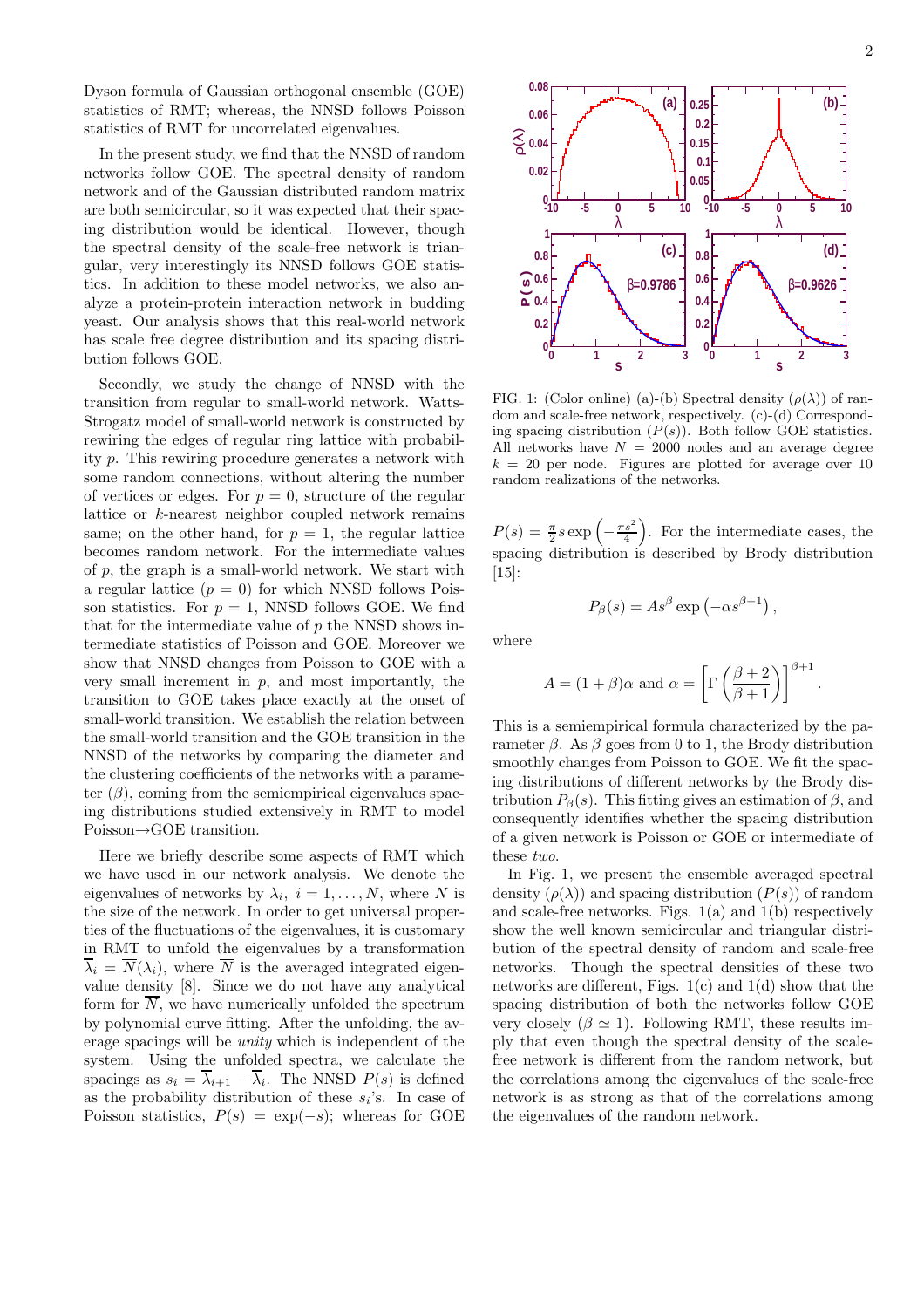

FIG. 2: (Color online) Figure shows different properties of a protein-protein interaction network in budding yeast. (a) Degree distribution : the scale-free nature of the network is clearly observed. (b) Spectral density : large value of  $\rho(0)$ (Inset : besides large  $\rho(0)$ , overall spectral density follows well-known triangular distribution. (c) Spacing distribution : it follows GOE, estimated value of  $\beta$  is  $\sim$  1.

To show that our analysis exhibiting universality of GOE statistics for the model random networks are generic, we studied some real-world networks also and here we present our results for a protein-protein interaction network in budding yeast [16]. Results are presented in Fig. 2, top panel showing that the degree distribution  $p(k)$  of the network follows power-law, i.e.,  $p(k) \propto k^{-\gamma}$ , with  $\gamma \simeq 2.1536$ , which satisfies the scale-free condition  $2 \leq \gamma \leq 3$ . The middle panel of this figure shows that the spectral density of this network is overall triangular (see also the inset of this panel for magnified figure) but with very large  $\rho(0)$ . Large value of  $\rho(0)$  is one of the characteristics of many real-world networks [11]. Due to the large value of  $\rho(0)$ , it is very difficult to numerically unfold the spectra. Therefore, in this case, we divide the spectra into two parts : one part contains only negative eigenvalues with values less than −0.1 and the other part contains positive eigenvalues with values greater than 0.1. We assume these two sets of eigenvalues as the ensemble of two realizations, and calculate ensemble averaged spacing distribution. The bottom panel of Fig. 2 is showing that the spacing distribution of the protein-protein interaction network of budding yeast also follows GOE.

Now we discuss our results for Watts-Strogatz model of small-world network. In Figs.  $3(a)$  and  $3(e)$ , we present respectively the spectral density and spacing distribution of the regular ring lattice with each node having 20 edges. These subfigures show that the spectral density of the lattice is complicated without having any known analytical form; but its spacing distribution clearly follows Poisson statistics ( $\beta \sim 0$ ). Then we randomize a

fraction  $p = 5 \times 10^{-5}$  of the edges of the regular lattice. For this value of  $p$ , the spectral density and the spacing distribution are plotted respectively in Fig. 3(b) and Fig. 3(f). These figures reveal that, for this very small value of p, the spectral density does not show any noticeable change as compared to the spectral density of the regular lattice, whereas the spacing distribution shows different property ( $\beta \sim 0.0838$ ). As we further increase the parameter p from  $5 \times 10^{-5}$  to  $p = 2 \times 10^{-4}$  and thereafter to  $p = 5 \times 10^{-4}$ , the spectral density shows hardly any changes in its features (Figs.  $3(c)-3(d)$ ), but very interestingly, according to Figs.  $3(g)$  and  $3(h)$ , for these two values of  $p$  the spacing distributions show significantly different properties as compared to the Poissonian spacing distribution of the regular lattice. Now the spacing distributions are looking like intermediate of Poisson and GOE. By fitting the spacing distribution corresponding to these two  $p$  values with the Brody formula, we estimate the Brody parameter  $\beta$  respectively as 0.628 and 0.785. These values indicate that we are already at the onset of Poisson→GOE transition. From this trend, we expect that the Brody parameter  $\beta$  will increase with the increment of  $p$  and will reach asymptotically to unity with  $p \to 1$ . Note that we take regular lattice with average degree  $k \approx 20$ , for this value of k we have NNSD showing Poisson statistics, for other values of  $k$  where we do not have Poisson statistics there also we get transition to GOE statistics. We choose this value of  $k$  just to make RMT analogy clear.



FIG. 3: (Color online) Figure shows the transition from ring regular lattice to the small-world network. (a)-(d) show the spectral densities and (e)-(h) show the corresponding spacing distributions for  $p = 0, 5 \times 10^{-5}, 2 \times 10^{-4}, 5 \times 10^{-4}$  $^4$ , respectively. See text for the corresponding values of Brody parameters. All the networks have  $N = 2000$  nodes and  $k = 40$ average degree per node, and data are average over 10 random realization of the rewiring process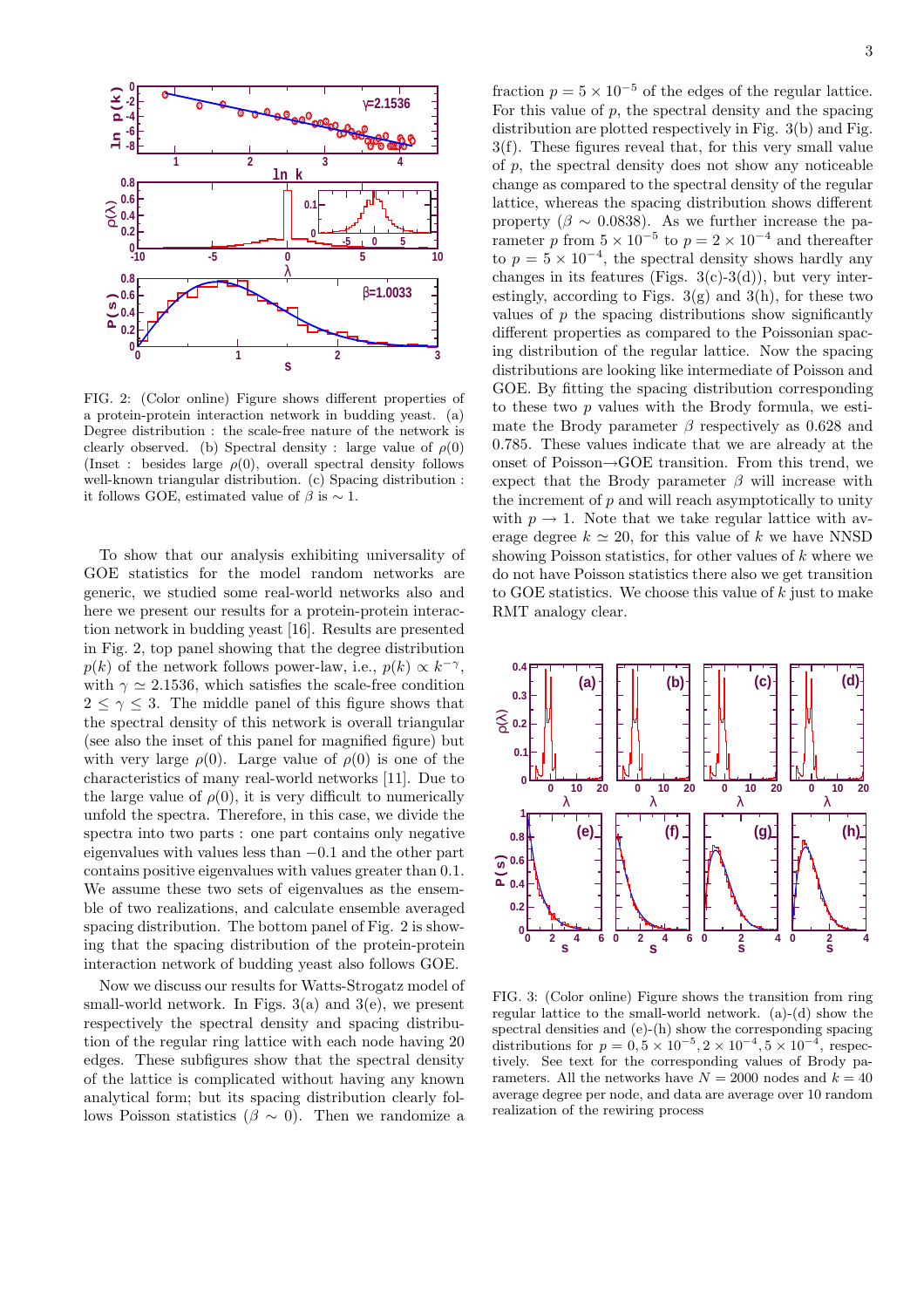

FIG. 4: (Color online) The shifted Brody parameter  $1-\beta$  ( $\triangle$ ) is compared with the two well-known network parameters, normalized characteristic length  $L(p)/L(0)$  (()) and normalized clustering coefficients  $C(p)/C(0)$  ( $\square$ ). The data points corresponding to the curve for  $\beta$  is joined by a solid line for better visibility. Network parameters are same as for Fig. 3. The data are average over 10 random realization of rewiring process for each value of p.

We present in Fig. 4 the variation of Brody parameter  $\beta$  as a function of p over the whole range  $0 \leq p \leq 1$ . Moreover, in this figure, we show the correspondence between  $\beta$  and two important network parameters - the characteristic path length  $L(p)$  and the clustering coefficient  $C(p)$  - as a function of p. L measures the number of connections in the shortest path between two nodes, averaged over all pairs of nodes. Clustering coefficient C measures the cliquishness of a typical neighborhood, averaged over all the nodes. In this figure we have normalized L and C by the values  $L(0)$  and  $C(0)$  for a regular lattice. Due to this normalization, at  $p = 0$ , the normalized L and C both are *one*; whereas when  $p \rightarrow 1$ , both network parameters will be closer to zero. However,  $\beta$  behaves completely opposite way at the two extreme values of  $p$ . Therefore, in Fig. 4, we have compared  $1 - \beta$  with normalized L and C. This figure shows that the Brody parameter  $\beta$  and the normalized characteristic length  $L(p)/L(0)$  display similar trends and strong correspondence. The most important result of this study is that the Poisson→GOE transition and the small-world transition take place at the same rewiring probability p. Note that here all the results are presented for the adjacency matrix, however we have done the similar analysis for Laplacian matrix also and for Fig. 3 and Fig. 4 qualitatively same results are obtained.

In summary, we study eigenvalues spacing distribution of various model networks and a real-world network. We study the effect of the randomness in the network architecture on the eigenvalue fluctuation of the network, and use Brody parameter to quantify this randomness. We show that though the spectral densities of the random, 4

their eigenvalues spacing distributions are same and follow GOE statistics. The interesting finding is that GOE transition is observed at the onset of the small-world transition. We find that after this transition all networks behave similar as of the completely random graph. We also study a protein-protein interaction network in budding yeast and find that the spacing distribution for this network also follows GOE statistics. Following the interpretation of RMT, these results imply that at the onset of small-world transition, eigenvalues of the network show strong correlations among themselves which could be understood as some kind of correlation among the nodes of the network. Or we feel that it is some kind of spreading over the randomness in the whole network.

According to many recent studies, randomness in the network connections is one of the most important and desirable ingredients for the proper functionality or the efficient performance of the system. For instance, information processing in the brain [17], is considered to be because of many random long range connections among different modular structures. Based on our study we feel that we are at the proper ground to quantify the role of randomness, and we could also pose the questions like, can we compare the randomness in the different networks, or how much minimal randomness in connections is required for the information sharing and spreading in the whole system. According to our results, even very small randomness (corresponding to  $\beta \sim 1$ ) is enough to introduce correlations among the nodes, after this network behaves as the completely random graph. Our results are based on some model networks, more general remarks and complete understanding of randomness in the realworld networks would require analysis of the networks having specific features [12, 18].

So far many local and global measures are available in literature to characterize complex networks. Following RMT we introduce a new measure, and we feel that in this framework real-world networks can be characterized [19] and compared by the amount of randomness they have.

- <sup>∗</sup> Electronic address: jayendra@mpipks-dresden.mpg.de
- † Electronic address: jalan@mis.mpg.de
- [1] D. J. Watts and S. H. Strogatz, Nature 440, 393 (1998).
- [2] S. H. Strogatz, *Nature* **410**, 268 (2001).
- [3] R. Albert and A.-L. Barabási, Rev. Mod. Phys.  $74$ , 47  $(2002)$ ; S. Boccalettia *et al.*, Phys. Rep. **424**, 175 (2006).
- A.-L. Barabási and R. Albert, Science 286, 509 (1999).
- [5] F. R. K. Chung, Spectral Graph Theory, Number 92, AMS (1997).
- [6] H. Minc and M. Marcus, A Survey of Matrix Theory and Matrix Inequalities (Prindle, Weber & Schmidt, 1964).
- [7] M. Doob in Handbook of Graph Theory, edited by J. L. Gross and J. Yellen (Chapman & Hall/CRC, 2004).